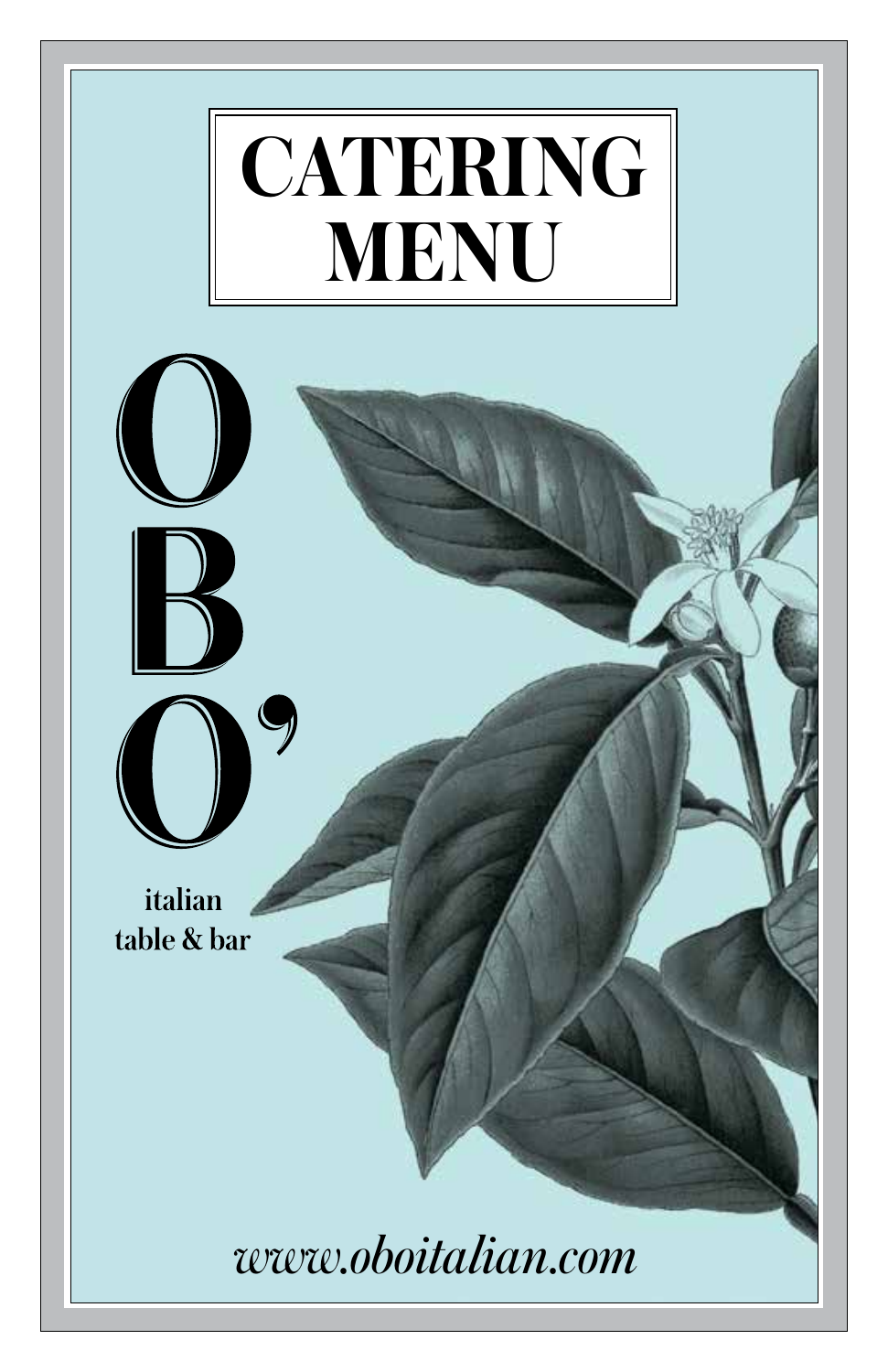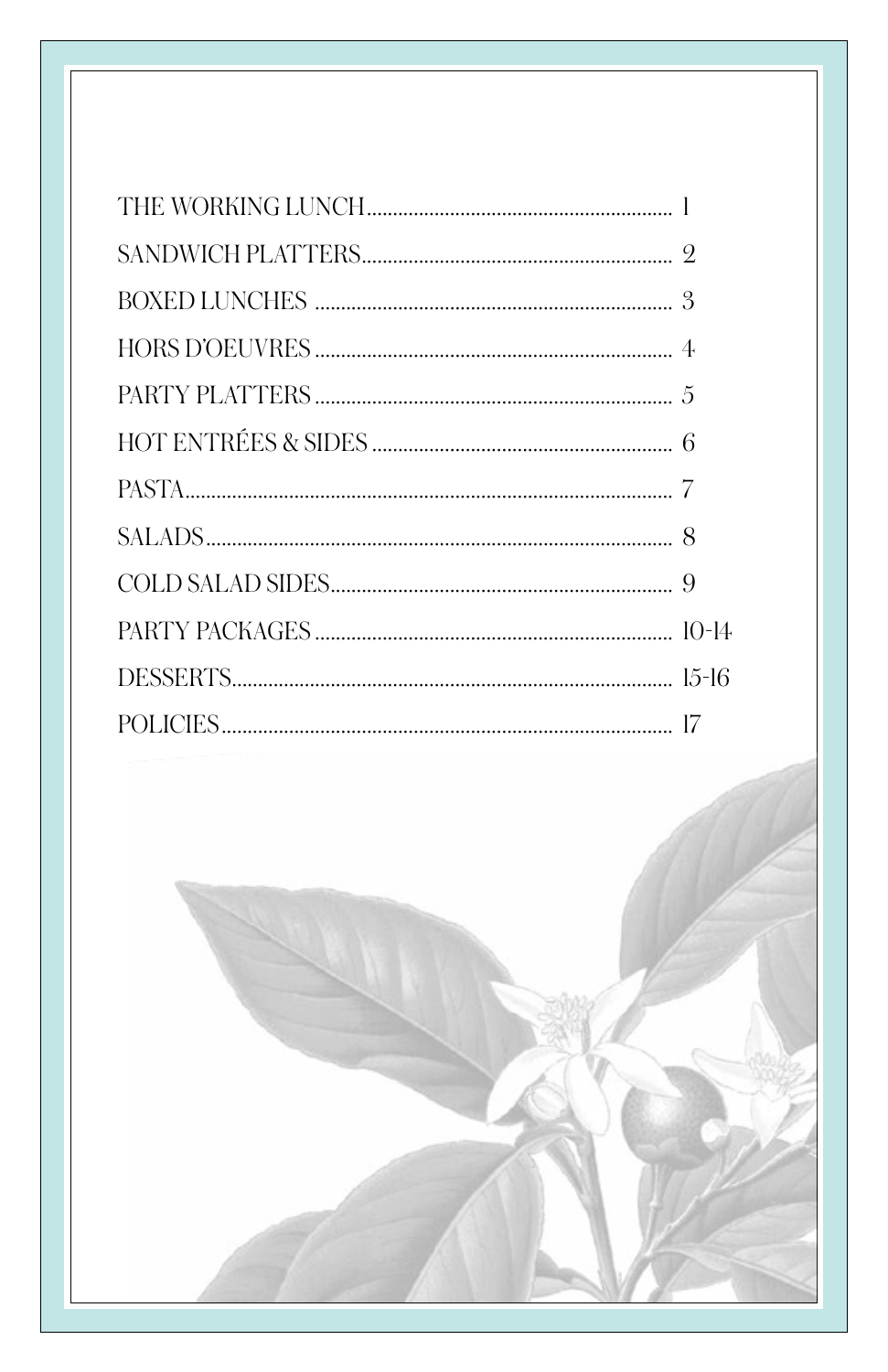# **THE WORKING LUNCH**

*small serves up to 24 people \$435 medium serves up to 48 people \$870 large serves up to 72 people \$1,305*

*includes:*

ASSORTED SANDWICH PLATTER choose from a selection of signature cold sandwiches

MISTA GARDEN SALAD greens, cucumber, cherry tomatoes, red onion, carrot, parsley, green onion, choice of dressing

*choice of one cold salad side:*

FARRO & KALE CHERRY TOMATO CAPRESE LEMON BROCCOLI & CAULIFLOWER BEET & PISTACHIO FRUIT SALAD

## ADD COOKIES \$35 PER DOZEN

*PLEASE CONTACT OUR CATERING SPECIALIST TO DISCUSS ANY DIETARY NEEDS.*

Please be aware that our gluten sensitive products are prepared in kitchens that handle many other wheat products. Therefore we cannot and do not guarantee that any menu item is completely gluten-free.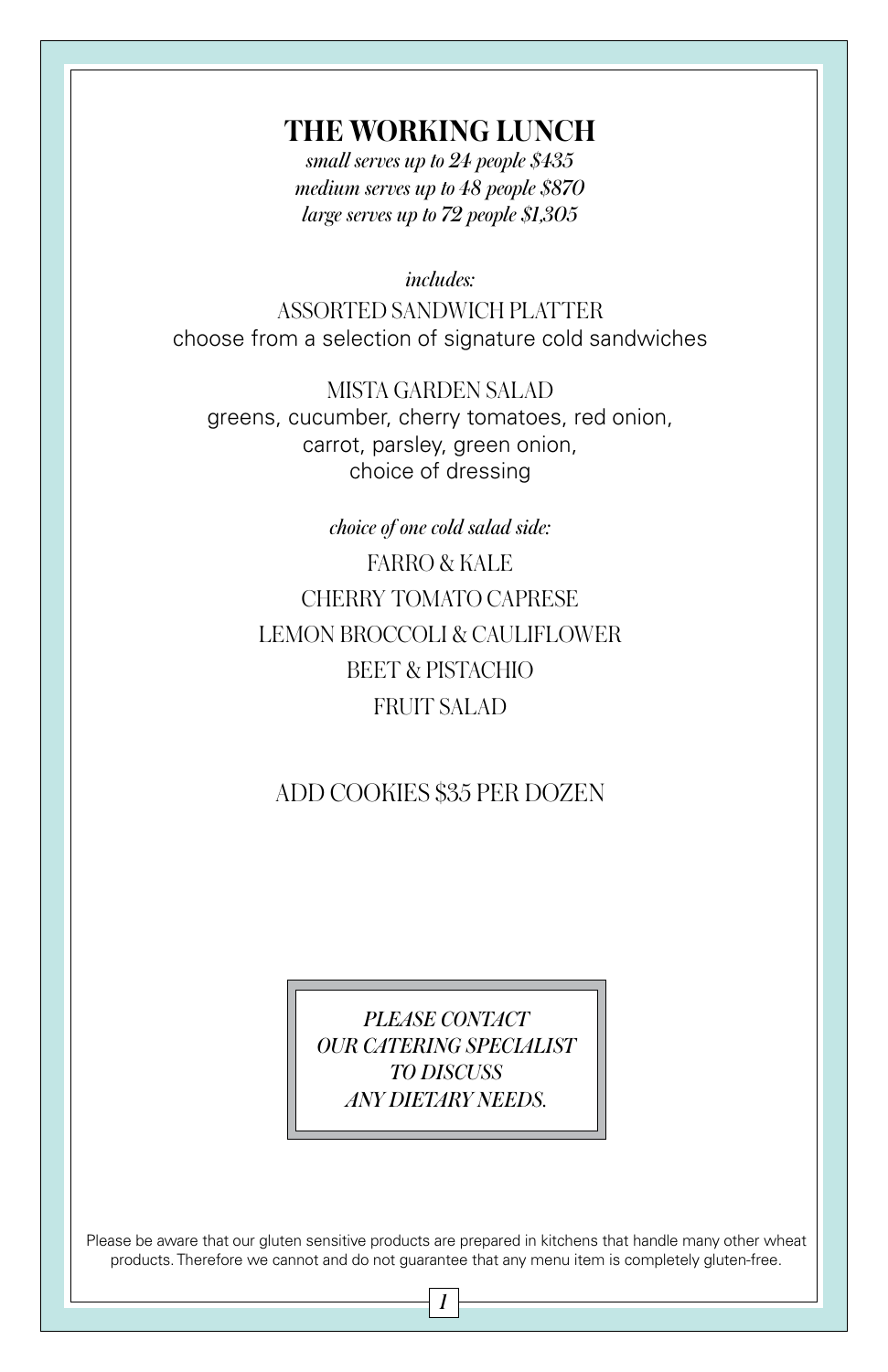#### **SANDWICH PLATTERS**

SIGNATURE SANDWICH PLATTER *small (8 sandwiches cut in half, choose 4) \$97 large (16 sandwiches cut in half, choose 4) \$194*

#### SANDWICH SELECTIONS:

*most cold sandwiches can be modified to be gluten sensitive*

TURKEY & AVOCADO fontina, tomato, pepperoncini, red onion, arugula, lemon mayo, whole wheat focaccia

CHICKEN, PANCETTA & AVOCADO fontina, roasted red pepper, arugula, lemon mayo, focaccia

TURKEY CLUB pancetta, provolone, oil-cured tomato, pepperoncini, romaine, basil mayo, whole wheat focaccia

LITTLE ITALY prosciutto, mortadella, salami, provolone, romaine, tomato, onion, pepperoncini, lemon mayo, giardiniera, red wine vinaigrette, ciabatta

"BLT" pancetta, romaine, tomato, lemon mayo, ciabatta

AVOCADO & FRESH MOZZARELLA tomato, onion, romaine, basil mayo, whole wheat focaccia

#### **BISTRO BOXED LUNCH SALAD**

*each bistro boxed lunch salad comes with a slice of focaccia*

BURRATA & STRAWBERRY \$13.50 arugula, green onion, fried shallot, mint, balsamic reduction, lemon

SALMON FARRO \$15.50 salmon filet, kale, chard, walnuts, green onion, parsley, mint, lemon vinaigrette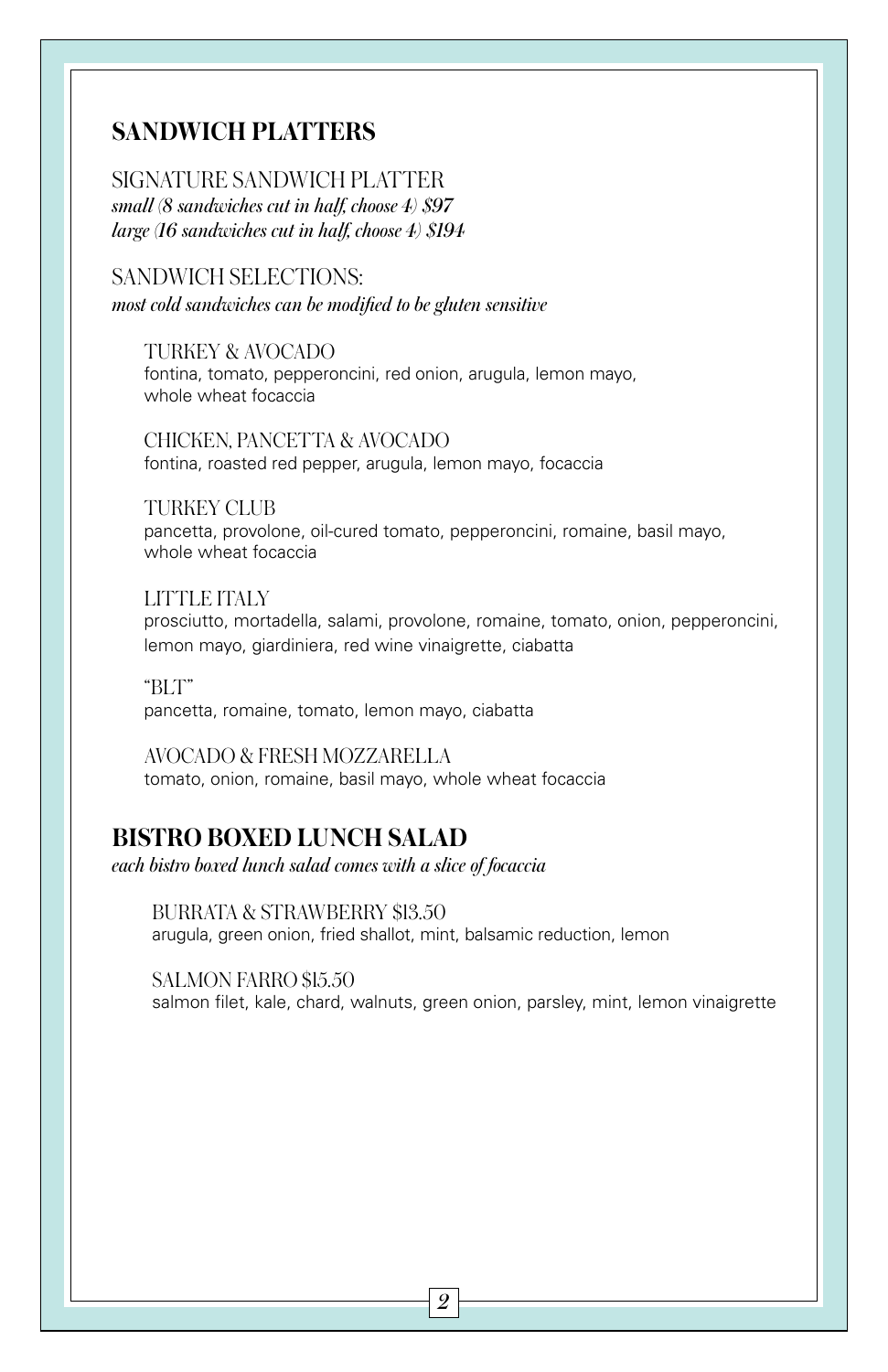# **BOXED LUNCHES**

*\$17.75*

*each sandwich boxed lunch features a sandwich of your choice, and comes with a cold salad side and chocolate chip cookie add chips, \$1.75 per bag*

SANDWICH SELECTIONS: *most cold sandwiches can be modified to be gluten sensitive* 

TURKEY & AVOCADO fontina, tomato, pepperoncini, red onion, arugula, lemon mayo, whole wheat focaccia

CHICKEN, PANCETTA & AVOCADO fontina, roasted red pepper, arugula, lemon mayo, focaccia

TURKEY CLUB pancetta, provolone, oil cured tomato, pepperoncini, romaine, basil mayo, whole wheat focaccia

LITTLE ITALY (+ \$1.75) prosciutto, mortadella, salami, provolone, romaine, tomato, onion, pepperoncini, lemon mayo, giardiniera, red wine vinaigrette, ciabatta

"BLT" pancetta, romaine, tomato, lemon mayo, ciabatta

AVOCADO & FRESH MOZZARELLA tomato, onion, romaine, basil mayo, whole wheat focaccia

> COLD SALAD SIDE SELECTIONS: FARRO & KALE

CHERRY TOMATO CAPRESE LEMON BROCCOLI & CAULIFLOWER BEET & PISTACHIO

FRUIT SALAD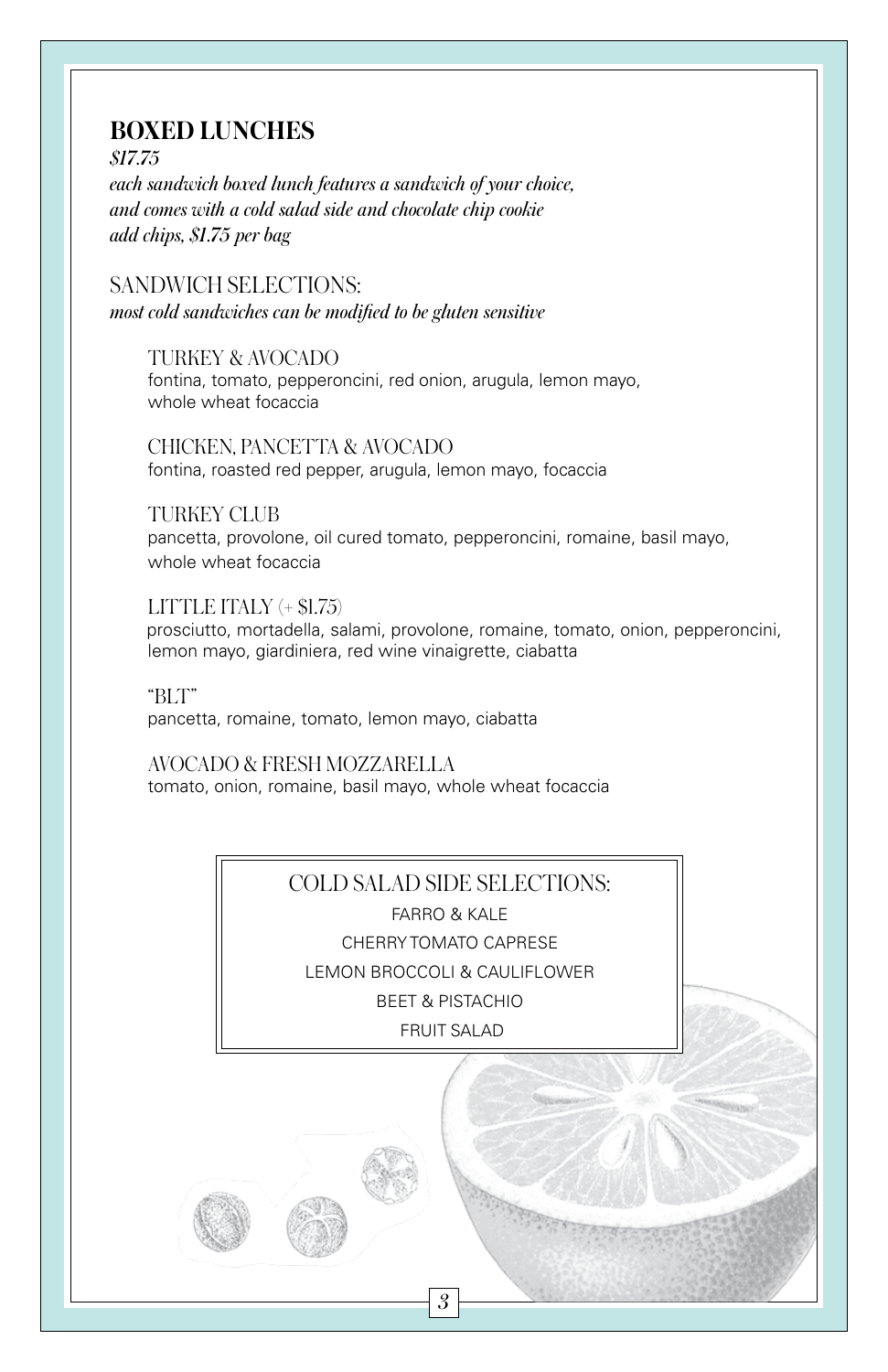# **HORS D'OEUVRES**

*by the dozen (minimum of 2 dozen per item required) all items are packaged to go, table ready platters are available for an additional charge*

#### OBO' MINI SANDWICHES

- Prosciutto & Fresh Mozzarella with arugula, pesto, lemon mayo, brioche roll \$42
- Caprese with oil-cured tomato, fresh mozzarella, arugula, pesto, lemon mayo, brioche roll \$42
- Turkey & Fontina with arugula, calabrian chili, lemon mayo, brioche roll \$42
- Salmon & Fennel Salad with arugula, lemon mayo, brioche roll \$42

#### **SKEWERS**

- Parmesan & Herb Chicken with pesto aioli dip \$33
- Tomato, Fresh Mozzarella & Basil with pesto dip \$33
- Shrimp & Cheese Tortellini with lemon cream dip \$33
- Antipasti with salami, fontina, olive, pepperoncini, cheese tortellini \$33

#### DEVILED EGGS

- Classic \$22
- Pancetta \$94

#### QUICHE BITES *(minimum of 2 dozen per flavor)*

- Truffled Mushroom \$28.50
- Pancetta, Fontina & Thyme \$28.50

#### STUFFED MUSHROOMS

- Sage-Walnut & Pesto with garlic, fontina, breadcrumbs, fresh herbs \$33.50
- Italian Sausage with fontina, breadcrumbs, fresh herbs \$33.50

#### MEATBALLS

• Beef & Pork with tomato sauce \$36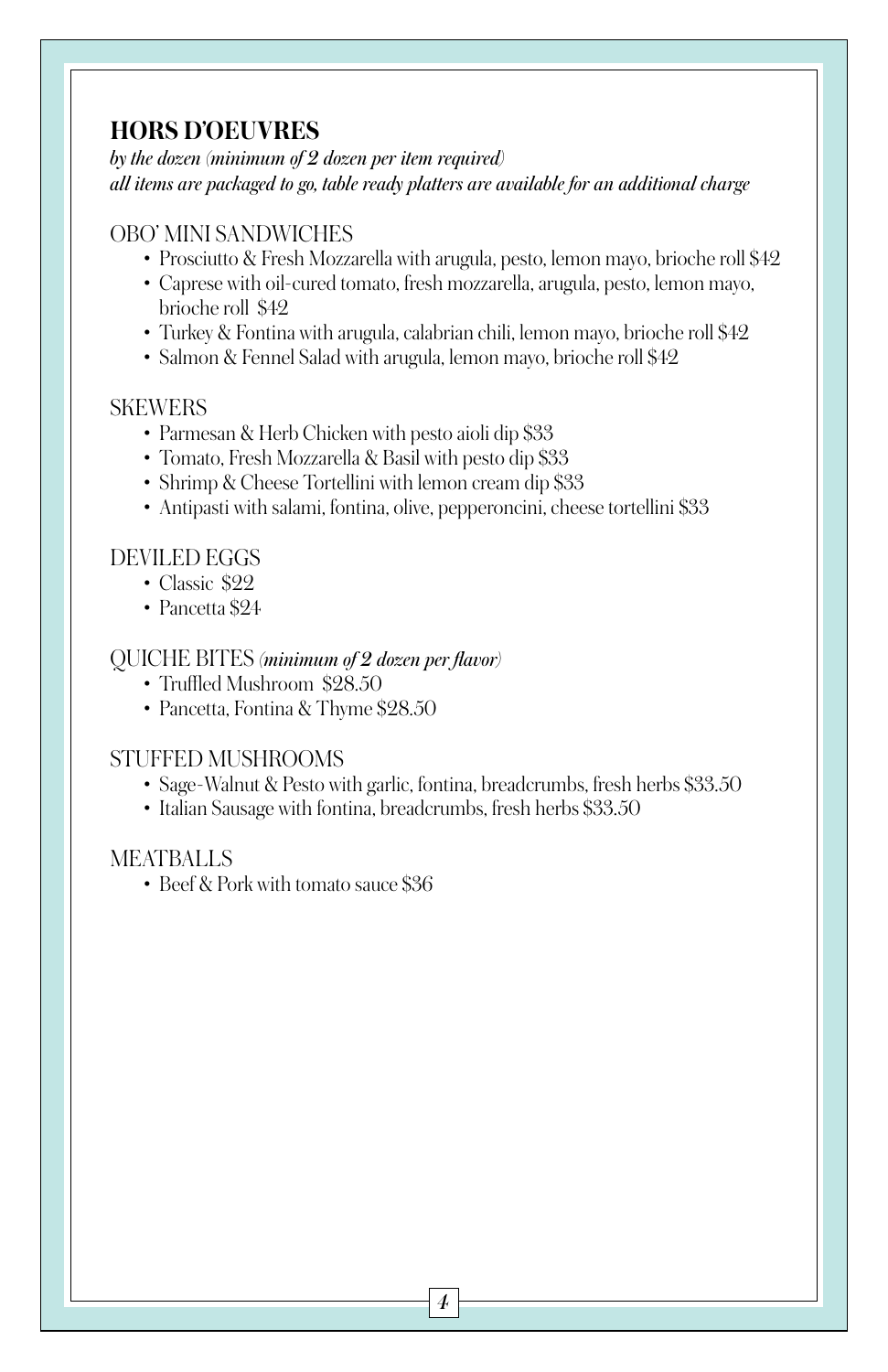# **PARTY PLATTERS**

*small serves up to 12 large serves up to 24*

OBO' MINI SANDWICH PLATTER sm \$90 / lg \$175

- Prosciutto & Fresh Mozzarella with arugula, pesto, lemon mayo, brioche roll
- Caprese with oil-cured tomato, fresh mozzarella, arugula, pesto, lemon mayo, brioche roll
- Turkey & Fontina with arugula, calabrian chili, lemon mayo, brioche roll

FRESH MOZZARELLA & PROSCIUTTO CROSTINI PLATTER sm \$72 / lg \$144 with tomato, basil, olive oil

OBO' MEAT & CHEESE PLATTER sm \$83 / lg \$166 salami, mortadella, prosciutto, fresh mozzarella topped with roasted pepper and oil-cured tomato, gorgonzola dolce, herbed ricotta, garnished with kalamata olives and pepperoncini, served with garlic crostini

ROASTED PRAWN PLATTER sm \$73 / lg \$146 creamy lemon dip; two per person

FARMER'S MARKET ROASTED VEGETABLE PLATTER sm \$57 / lg \$114 with pesto aioli

FRESH VEGETABLE CRUDITÉS PLATTER sm \$57 / lg \$114 with caesar dip and pesto aioli

FRESH FRUIT PLATTER sm \$42 / lg \$84 best of the season

FOCACCIA WITH OLIVE OIL & BALSAMIC DIP PLATTER sm \$27 / lg \$54 assortment of garlic parmesan and rosemary & sea salt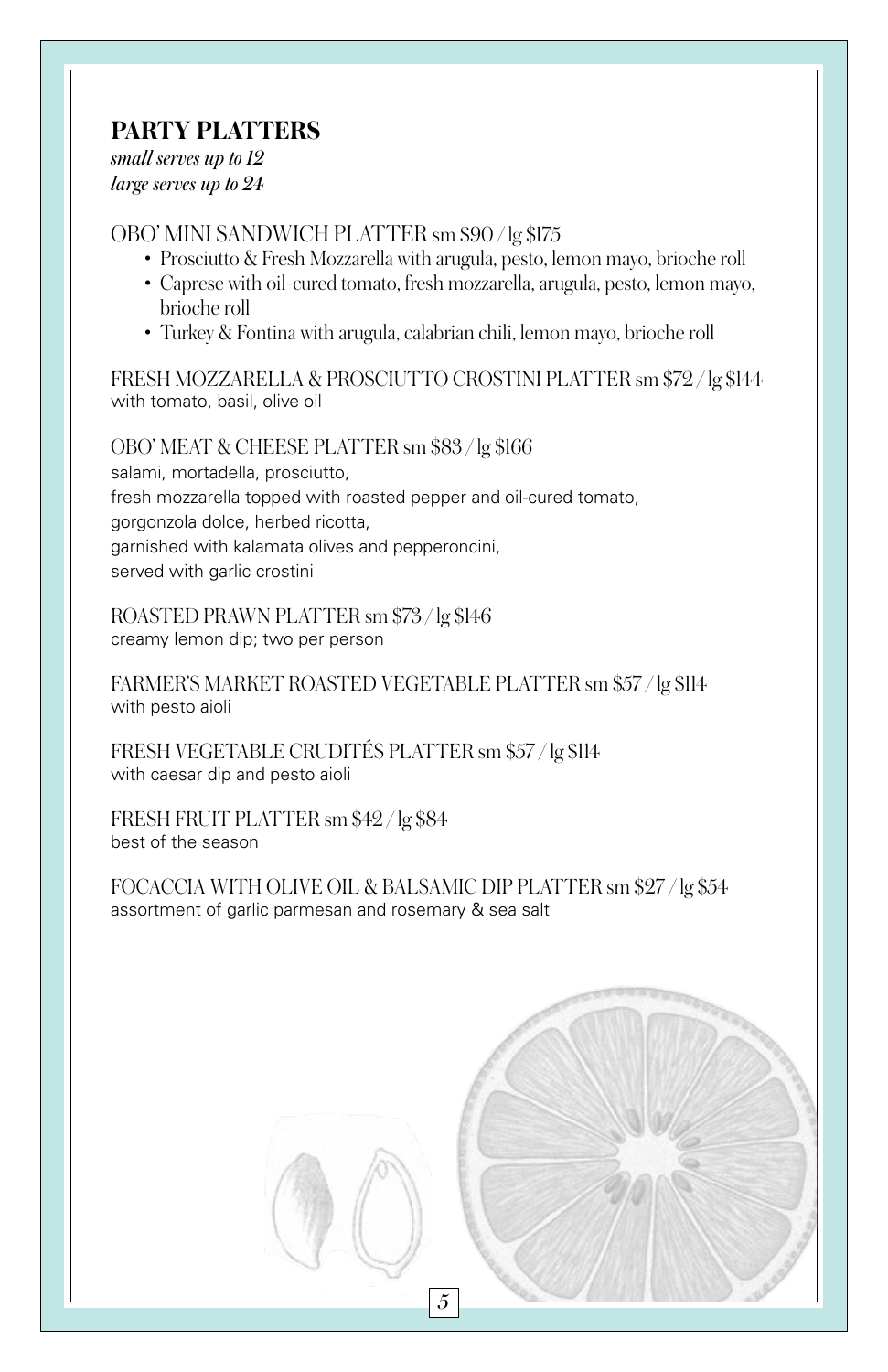# **HOT ENTRÉES**

*small serves up to 12 large serves up to 24*

CHICKEN PICCATA sm \$117 / lg \$234 chicken breast, lemon butter, capers

CHICKEN MARSALA sm \$117 / lg \$234 chicken breast, sautéed cremini mushroom, thyme

MEATBALLS sm \$72 / lg \$144 beef, pork, tomato sauce, parmesan

SALMON POMODORO sm \$132 / lg \$264 cured tomato, shallot, oregano

HERB SALMON sm \$126 / lg \$252 lemon, capers, parsley

# **HOT SIDES**

*small serves up to 12 large serves up to 24*

MACARONI & CHEESE sm \$59 / lg \$118 fontina, white cheddar, mozzarella, parmesan, toasted breadcrumbs

CREAMY POLENTA sm \$49 / lg \$98 butter, parmesan

ROASTED BROCCOLI sm \$45 / lg \$90 garlic, olive oil

ROASTED ZUCCHINI sm \$59 / lg \$118 smoked cherry tomato, shallot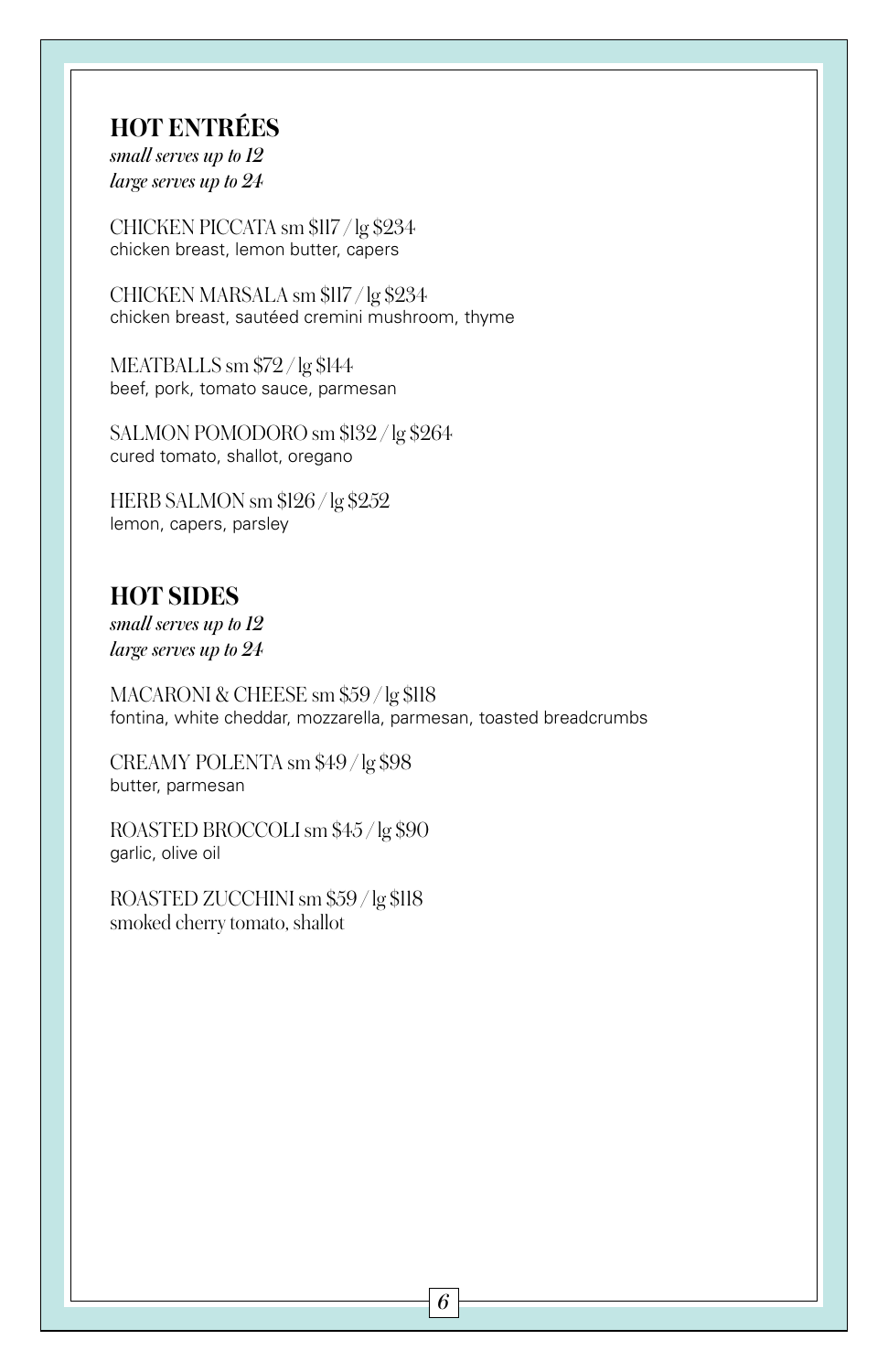**PASTA** *small serves up to 12 large serves up to 24*

#### LASAGNA

ROASTED RED PEPPER sm \$89 / lg \$178 creamy parmesan, mozzarella, ricotta, parmesan

BOLOGNESE sm \$89 / lg \$178 beef, pork, tomato, mozzarella, ricotta, parmesan

THREE-CHEESE sm \$85 / lg \$170 marinara, mozzarella, ricotta, parmesan

#### BAKED RIGATONI

BOLOGNESE sm \$89 / lg \$178 beef, pork, tomato, mozzarella, ricotta

MARINARA sm \$78 / lg \$156 mozzarella, ricotta, basil

TRUFFLED MUSHROOM sm \$89 / lg \$178 mozzarella, ricotta, thyme

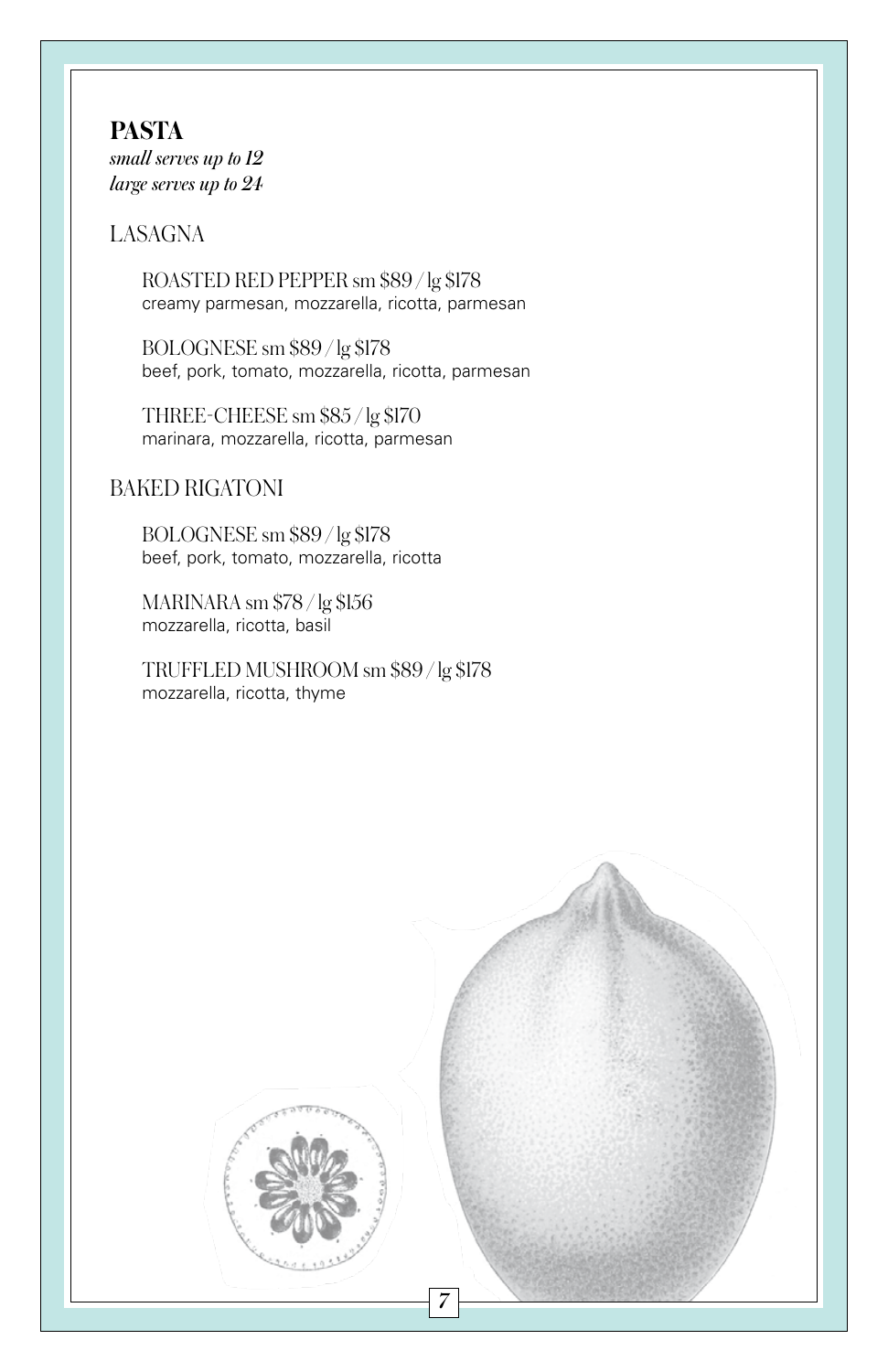#### **SALADS**  *small serves up to 12*

*large serves up to 24*

*dressing choices: creamy lemon-parmesan, ranch, red wine vinaigrette, balsamic vinaigrette*

OBO' "CAESAR" sm \$68 / lg \$136 greens, tomato, fried shallot, ciabatta croutons, parmesan, six minute egg, caesar dressing, lemon

CLASSIC CAESAR sm \$56 / lg \$112 chopped romaine, parmesan, croutons, caesar dressing, lemon

GORGONZOLA & APPLE sm \$58 / lg \$116 greens, green onion, walnuts, choice of dressing

MISTA GARDEN sm \$56 / lg \$112 greens, cucumber, cherry tomatoes, red onion, carrot, parsley, green onion, choice of dressing

GREEN sm \$48 / lg \$96 greens, parsley, green onion, parmesan, choice of dressing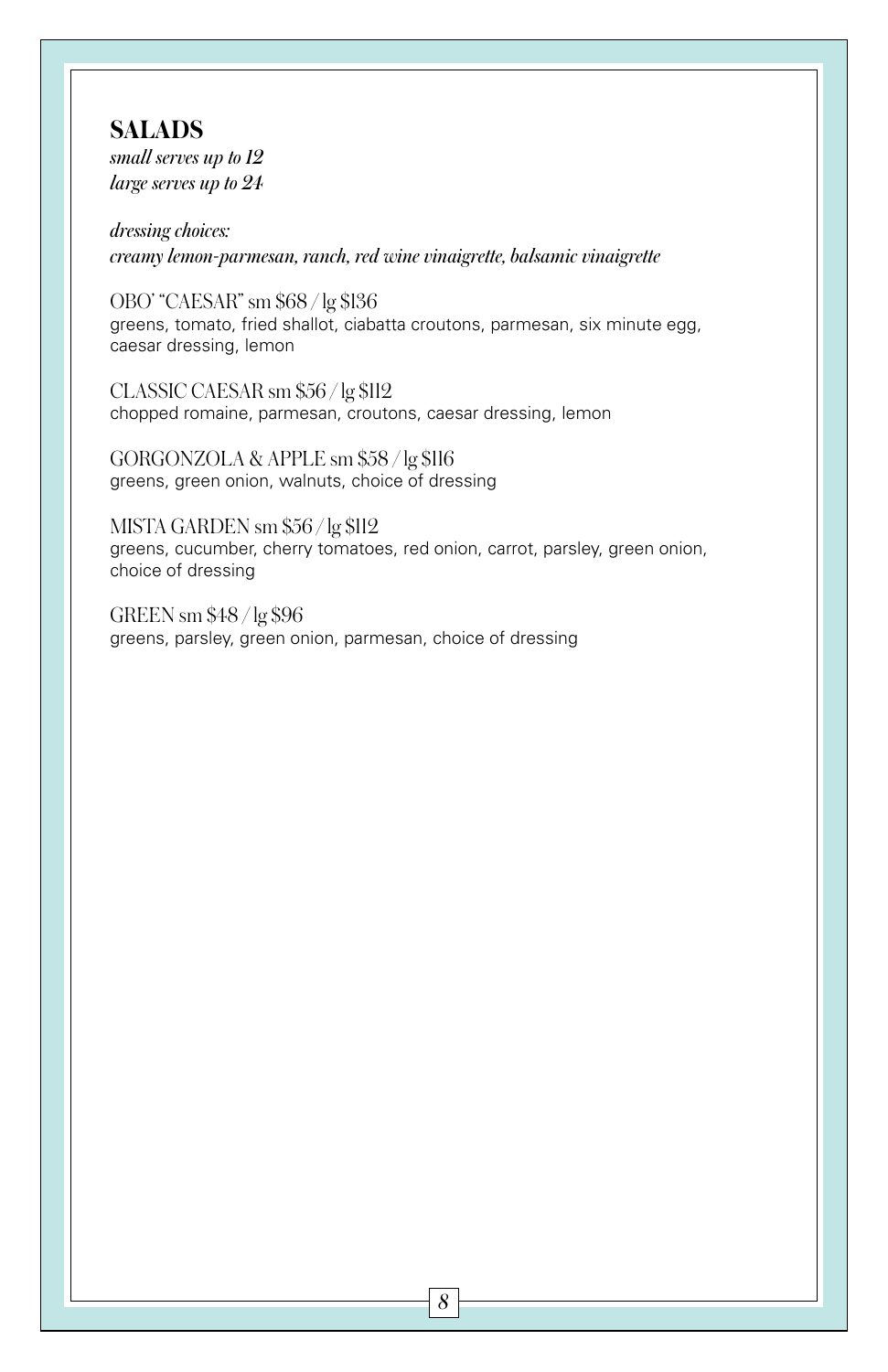## **COLD SALAD SIDES**

*small serves up to 12 large serves up to 24*

CHERRY TOMATO CAPRESE sm \$62 / lg \$124 fresh mozzarella, basil, golden balsamic vinaigrette

CHICKEN RADIATORE sm \$62 / lg \$124 calabrian chili and almond romesco, cured tomato, basil, parmesan

SALMON & FENNEL sm \$77 / lg \$154 celery, onion, capers, lemon

FARRO & KALE sm \$53 / lg \$106 chard, walnuts, green onion, parsley, dill, mint, lemon

LEMON BROCCOLI & CAULIFLOWER sm \$53 / lg \$106 green onion, creamy lemon-parmesan dressing

BEET & PISTACHIO sm \$53 / lg \$106 basil, parmesan, balsamic

SEASONAL BERRIES SM \$59 | LG \$118 season's best

FRUIT sm \$62 / lg \$124 season's best

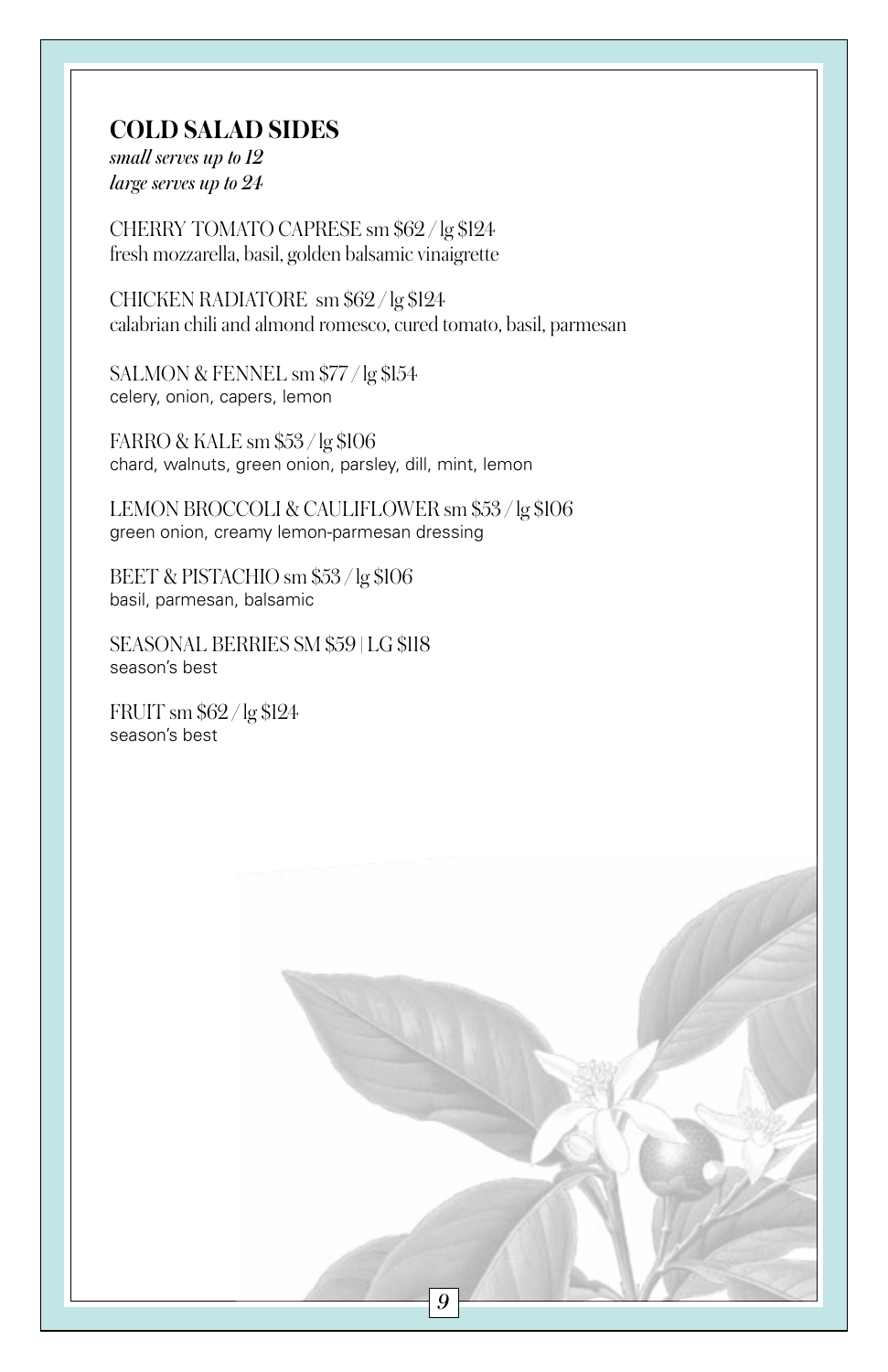#### THE COCKTAIL GATHERING

*small serves up to 24 people \$705 medium serves up to 48 people \$1,410 large serves up to 72 people \$2,100*

*includes:*

OBO' MEAT & CHEESE PLATTER salami, mortadella, prosciutto, fresh mozzarella topped with roasted pepper and oil-cured tomato, gorgonzola dolce, herbed ricotta, garnished with kalamata olives and pepperoncini, served with garlic crostini

*10*

ROASTED PRAWN PLATTER creamy lemon dip

PARMESAN & HERB CHICKEN SKEWERS with pesto aioli

**MEATBALLS** beef, pork, tomato sauce, parmesan

DEVILED EGGS classic or pancetta

FRESH VEGETABLE CRUDITÉS PLATTER with caesar dip and pesto aioli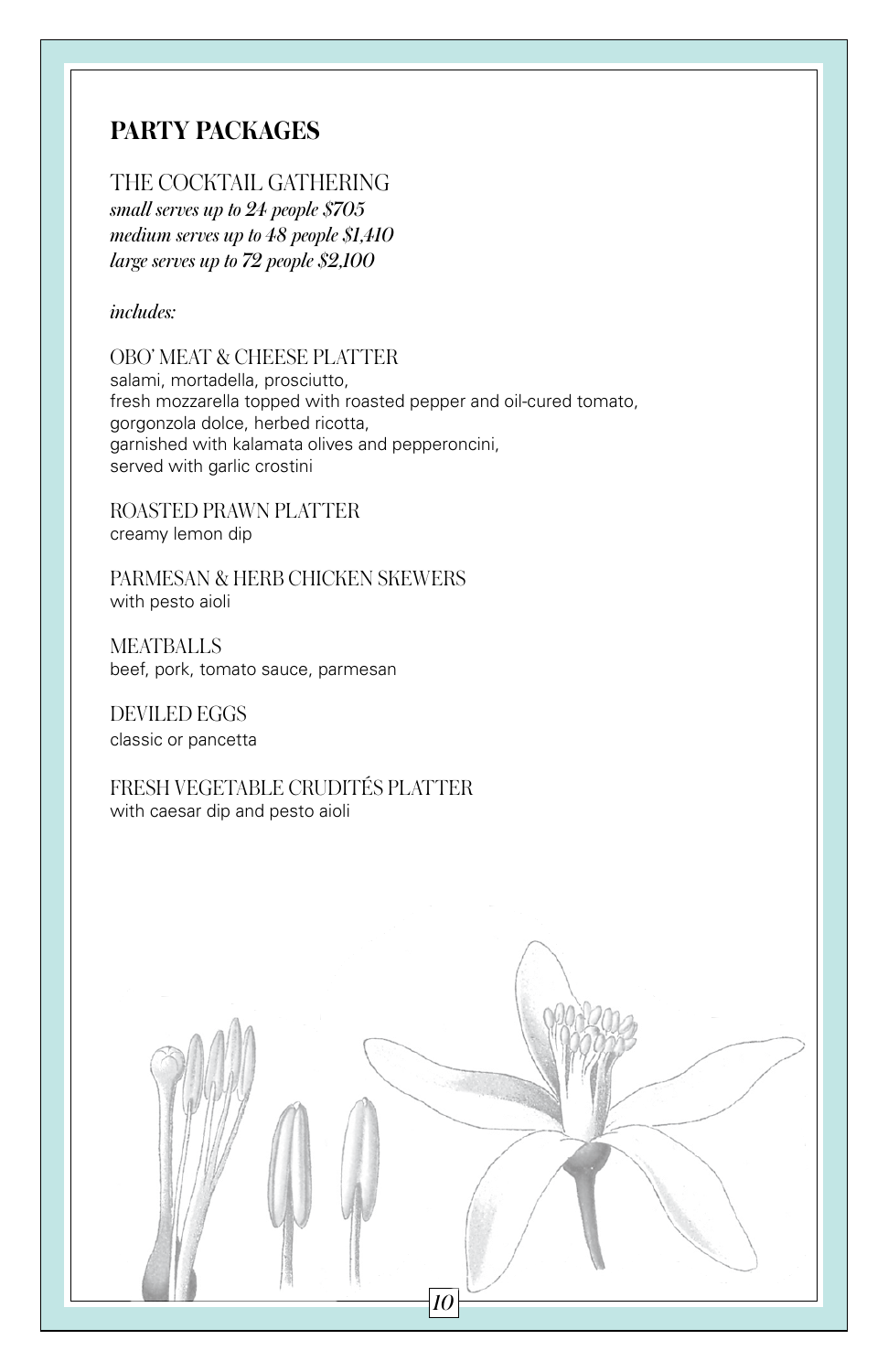#### CELEBRATION

*small serves up to 24 people \$760 medium serves up to 48 people \$1,350 large serves up to 72 people \$1,995*

*includes:*

MINI TURKEY & FONTINA SANDWICHES arugula, calabrian chili, lemon mayo, brioche roll

MINI CAPRESE SANDWICHES oil -cured tomato, fresh mozzarella, arugula, pesto, lemon mayo, brioche roll

ROASTED PRAWN PLATTER creamy lemon dip

FARMER'S MARKET ROASTED VEGETABLE PLATTER with pesto aioli

PARMESAN & HERB CHICKEN SKEWERS with pesto aioli dip

OBO' MEAT & CHEESE PLATTER salami, mortadella, prosciutto, fresh mozzarella topped with roasted peppers and oil cured tomato, gorgonzola dolce, herbed ricotta, garnished with kalamata olives and pepperoncini, served with garlic crostini

FRESH FRUIT PLATTER best of the season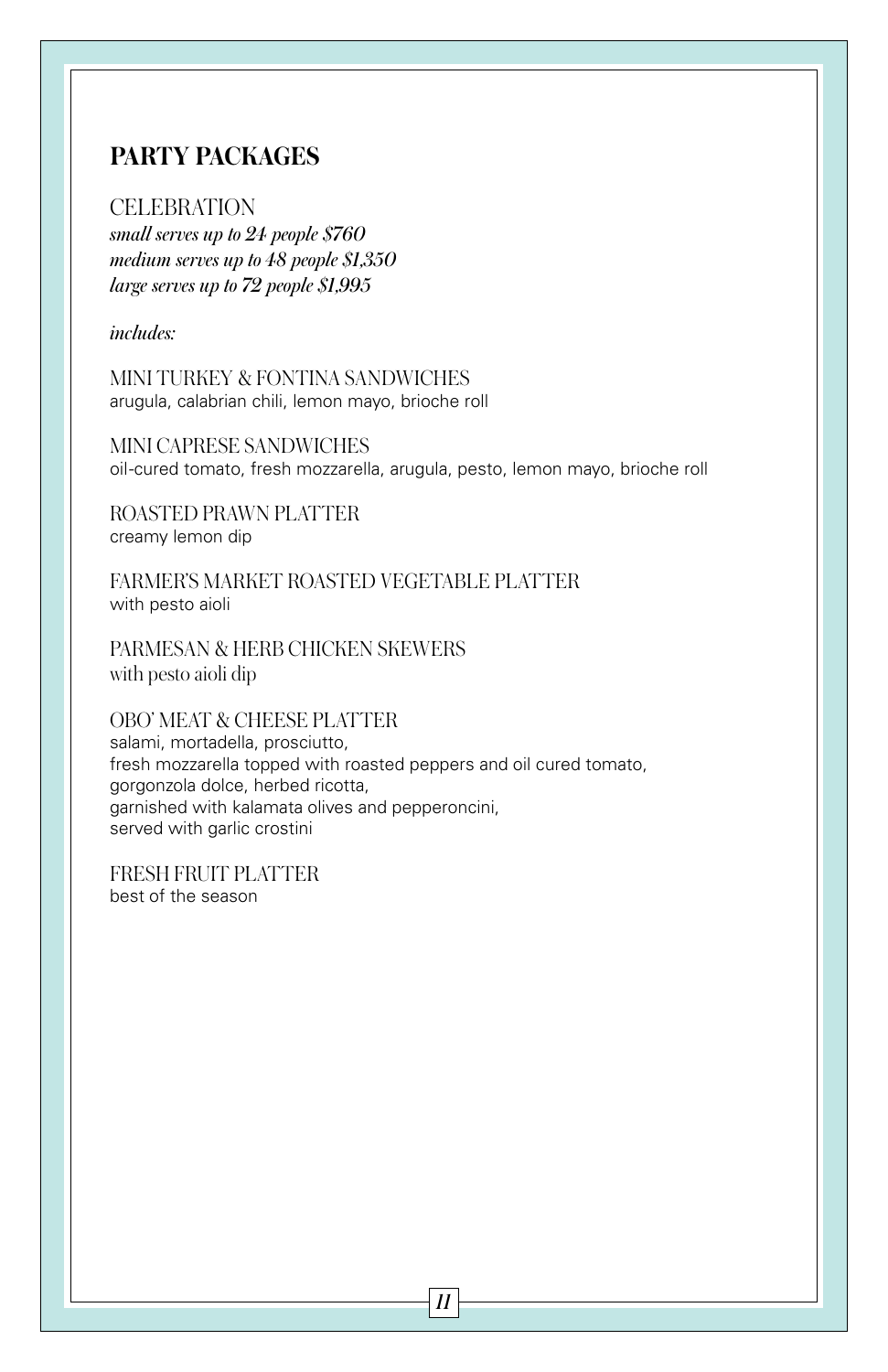OBO' CLASSICS *small serves up to 24 people \$715 medium serves up to 48 people \$1,395 large serves up to 72 people \$1,995*

*includes:*

CHICKEN PICCATA chicken breast, lemon butter, capers

MEATBALLS beef, pork, tomato sauce, parmesan

CREAMY POLENTA butter, parmesan

LEMON BROCCOLI & CAULIFLOWER green onion, creamy lemon-parmesan dressing

OBO' "CAESAR" greens, tomato, fried shallot, ciabatta croutons, parmesan, six minute egg, caesar dressing, lemon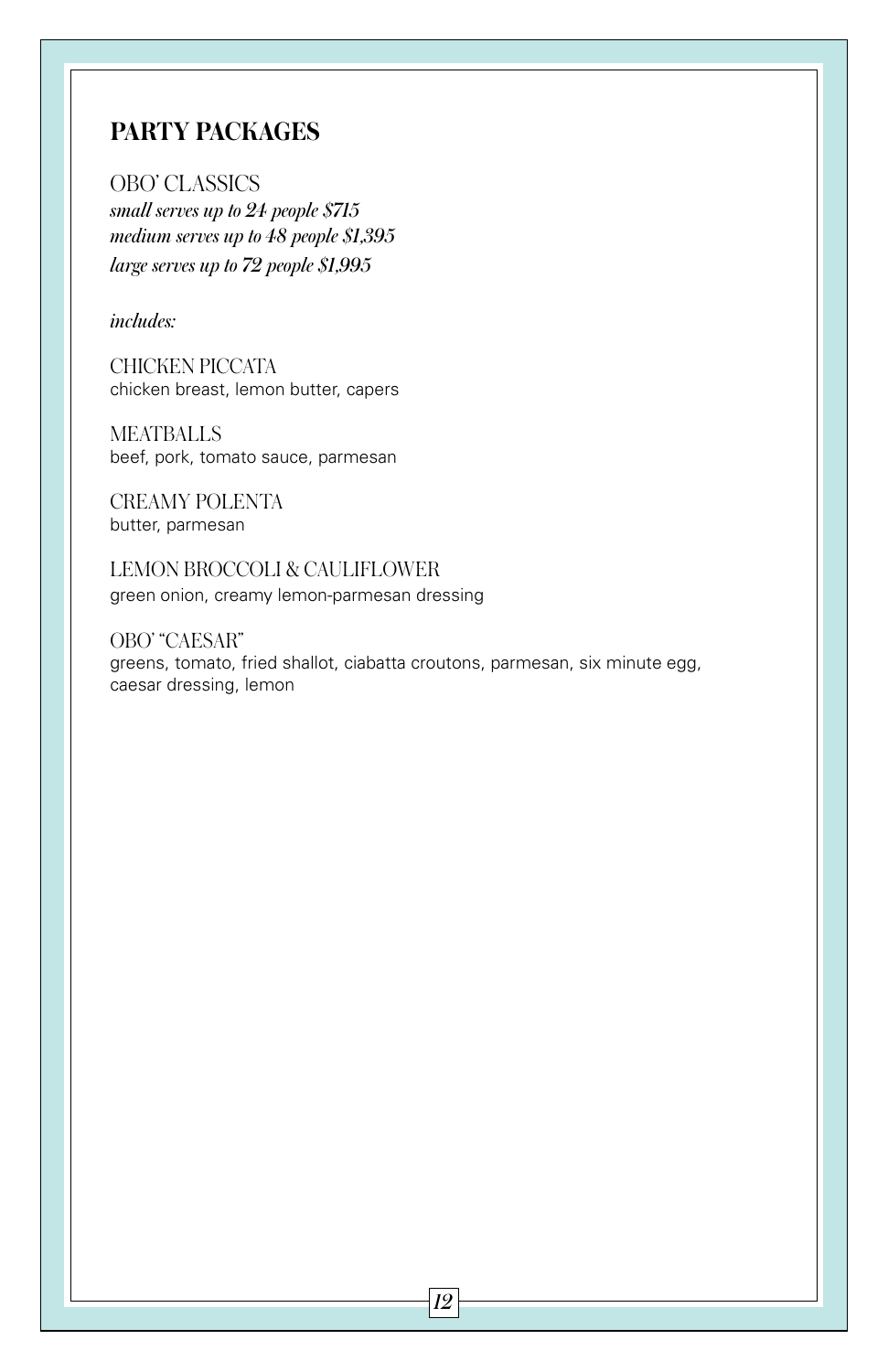SEASONAL DINNER *small serves up to 24 people \$720 medium serves up to 48 people \$1,435 large serves up to 72 people \$2,150*

*includes:*

ROASTED RED PEPPER creamy parmesan, mozzarella, ricotta, parmesan

SALMON POMODORO cured tomato, shallot, oregano

ROASTED ZUCCHINI smoked cherry tomato, shallot

GORGONZOLA & APPLE SALAD greens, green onion, walnuts, choice of dressing

FOCACCIA WITH OLIVE OIL & BALSAMIC DIP PLATTER assortment of garlic-parmesan and rosemary-sea salt

> ADD COOKIE LOVERS PLATTER CHURRO SALTED CARAMEL SANDWICH CHOCOLATE FUDGE PEANUT BUTTER WHITE CHOCOLATE COCONUT MACADAMIA OATMEAL PECAN CHOCOLATE CHUNK CHOCOLATE CHIP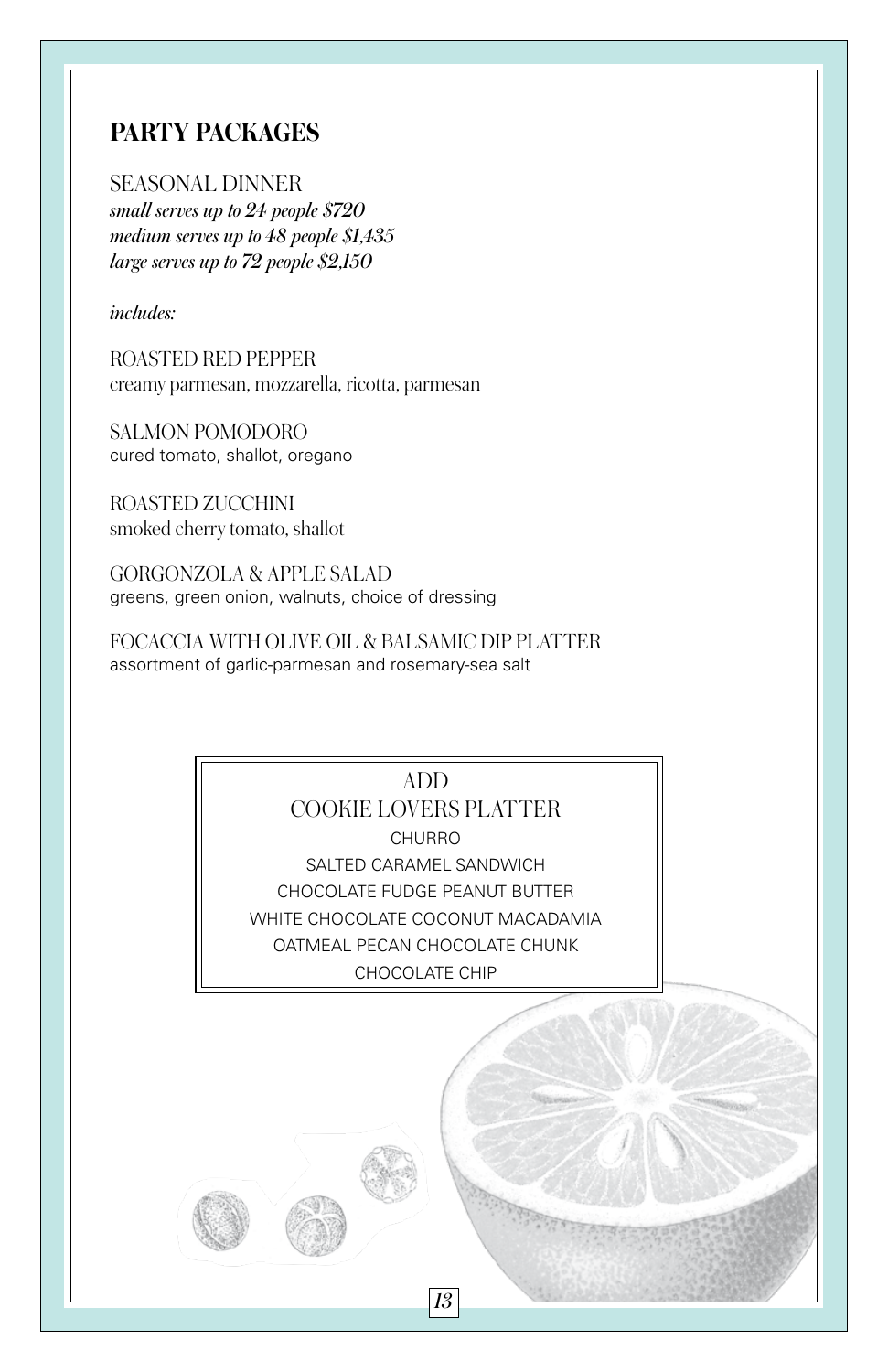THE LASAGNA PARTY *small serves up to 24 people \$425 medium serves up to 48 people \$950 large serves up to 72 people \$1,425*

*choice of:*

ROASTED RED PEPPER creamy parmesan, mozzarella, ricotta, parmesan

BOLOGNESE beef, pork, tomato, mozzarella, ricotta

THREE-CHEESE marinara, mozzarella, ricotta, parmesan

*includes:*

FARMER'S MARKET ROASTED VEGETABLE PLATTER with pesto aioli

OBO' "CAESAR" greens, tomato, fried shallot, ciabatta croutons, parmesan, six minute egg, caesar dressing, lemon

FOCACCIA WITH OLIVE OIL & BALSAMIC DIP PLATTER assortment of garlic parmesan and rosemary & sea salt

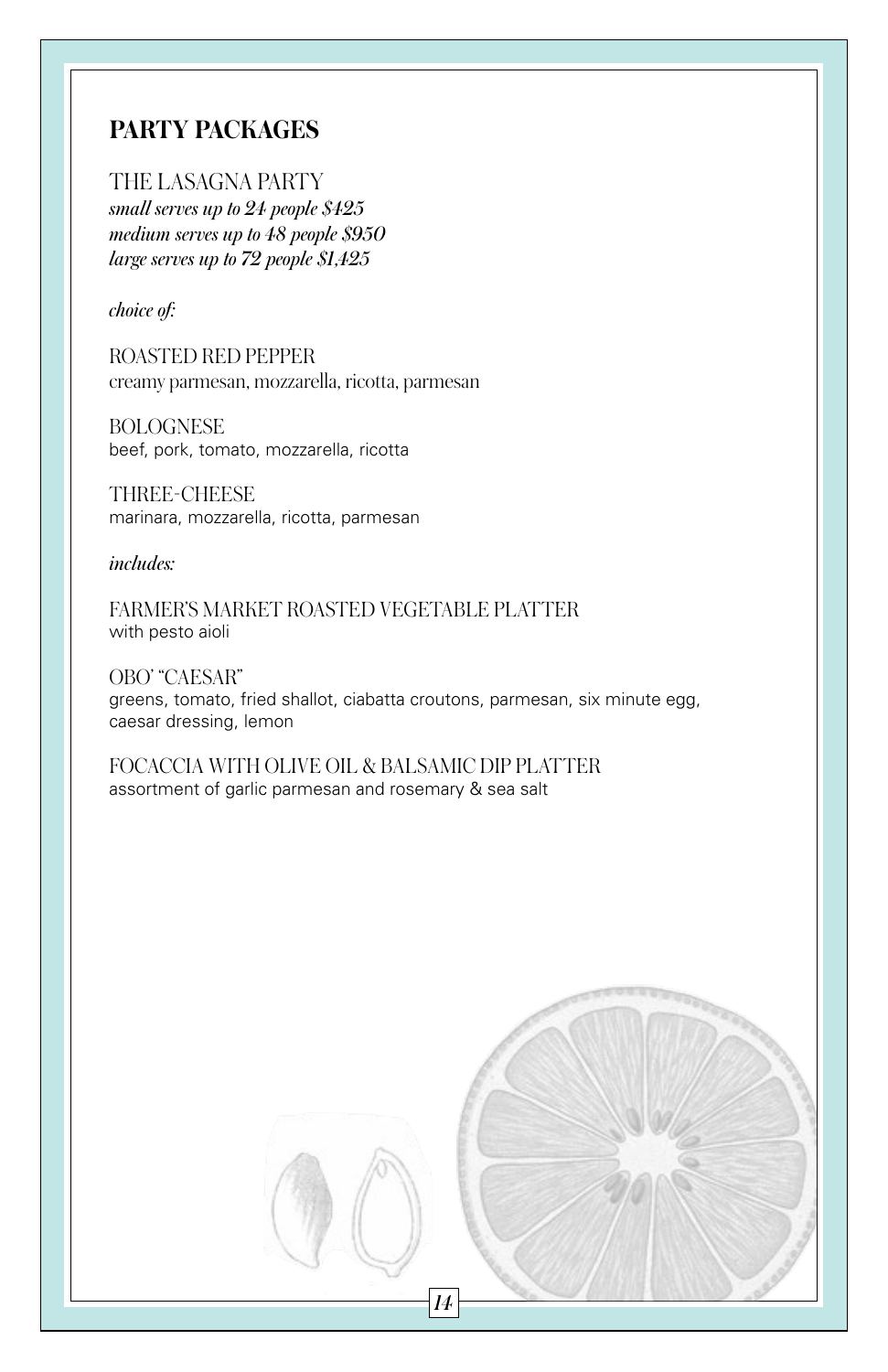## **DESSERTS**

*additional charges may apply for any special requests*

STRAWBERRY MASCARPONE PARFAIT \$6.75 pound cake, strawberry jam, vanilla streusel

BANANA PUDDING PARFAIT \$6.75 each vanilla coconut pudding, banana, vanilla streusel, "whipped cream"

BLUEBERRY CITRUS TART \$6.95 each blueberry compote, valrhona yuzu ganache, whipped cream

COFFEE CARAMEL TART \$6.95 each valrhona caramel crème, whipped coffee ganache

HIGH HAT CUPCAKE \$3.95 each / \$47 dozen chocolate cake, chocolate dipped meringue

HUMMINGBIRD CUPCAKE \$3.95 each / \$47 dozen banana-pineapple spiced cake, cream cheese frosting

CHOCOLATE MOUSSE bar \$6.95 / whole \$56 whipped cream, chocolate cookie crust, cocoa nibs

RASPBERRY CHEESECAKE \$6.95 / whole \$56 whipped cream, graham cracker crust

CHEESECAKE \$6.95 / whole \$56 whipped cream, graham cracker crust

COOKIES dozen \$35 churro salted caramel sandwich chocolate fudge peanut butter white chocolate coconut macadamia oatmeal pecan chocolate chunk chocolate chip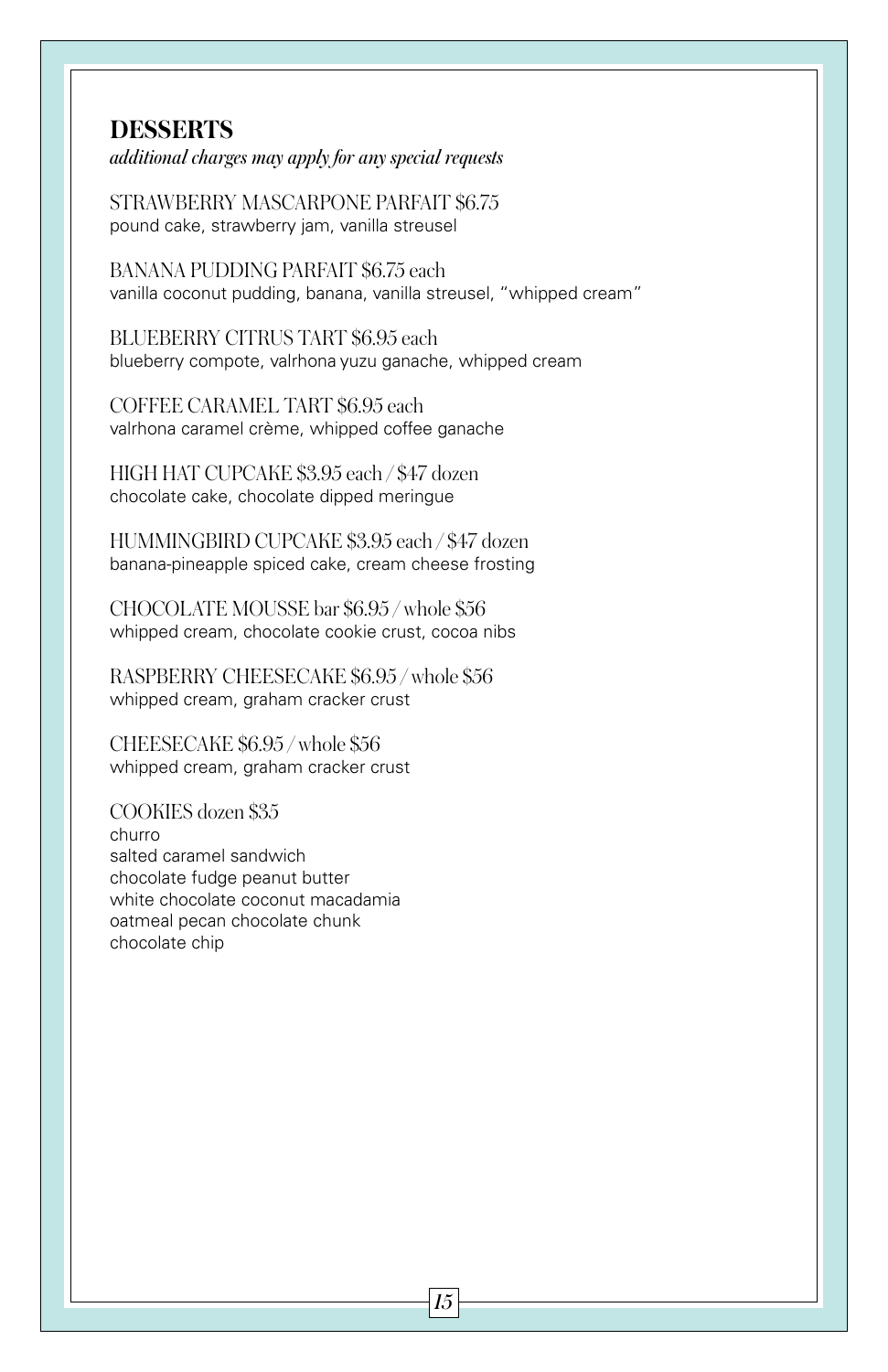# **DESSERT PLATTERS**

*small serves up to 12 large serves up to 24 additional charges may apply for any special requests*

COOKIE LOVERS PLATTER sm \$40 / lg \$80 churro, chocolate fudge peanut butter, salted caramel sandwich, white chocolate coconut macadamia, oatmeal pecan chocolate chunk, chocolate chip

SIGNATURE DESSERT PLATTER sm \$48 / lg \$90 high hat cupcakes, cheesecake bars, chocolate chip cookies, salted caramel sandwich cookies

DELUXE DESSERT PLATTER SM \$74 | LG \$148 strawberry mascarpone, parfait, banana pudding parfait, blueberry citrus tart, coffee caramel tart, hummingbird cupcake, high hat cupcake

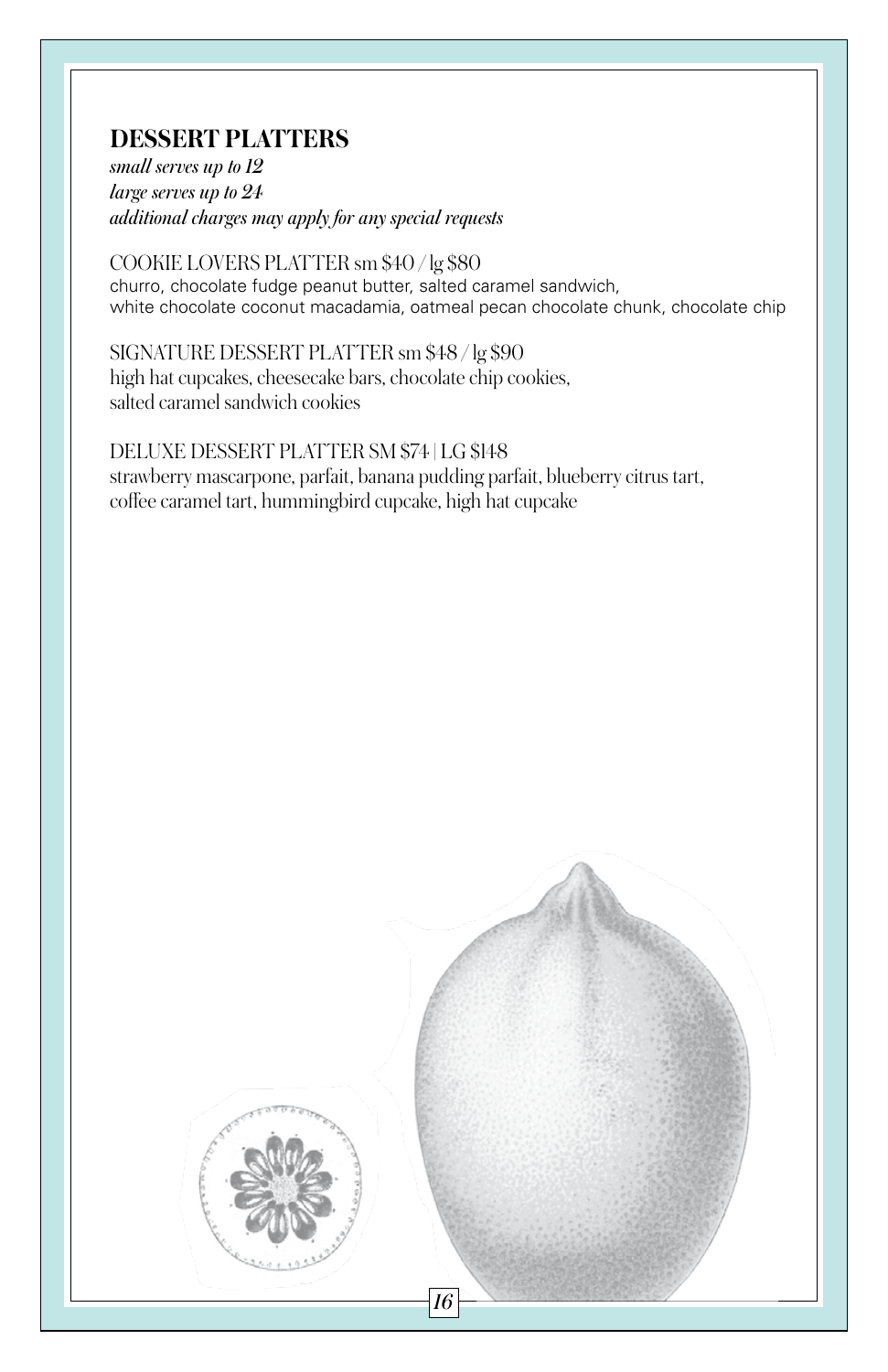# *'Call bread bread & wine wine.'*

Dire pane al pane e vino al vino. Tell it like it is.

> Whether we are creating your meal from beginning to end, or just supplementing what you've created, we're here to help. Here are some details to consider:

- We provide delivery with a minimum purchase of \$500, for a small fee based on location.
- We provide disposable platters, plates, napkins and flatware for a small fee.
- A 48-hour notice may be required on some menu items.
- We allow for last minute orders based on availability. However, dates do fill up quickly, especially during peak seasons, so please place your order at your earliest convenience.
- We cater events, big or small, however we do not provide wait staff or party rentals.

*173*

• All menus and pricing are subject to change.